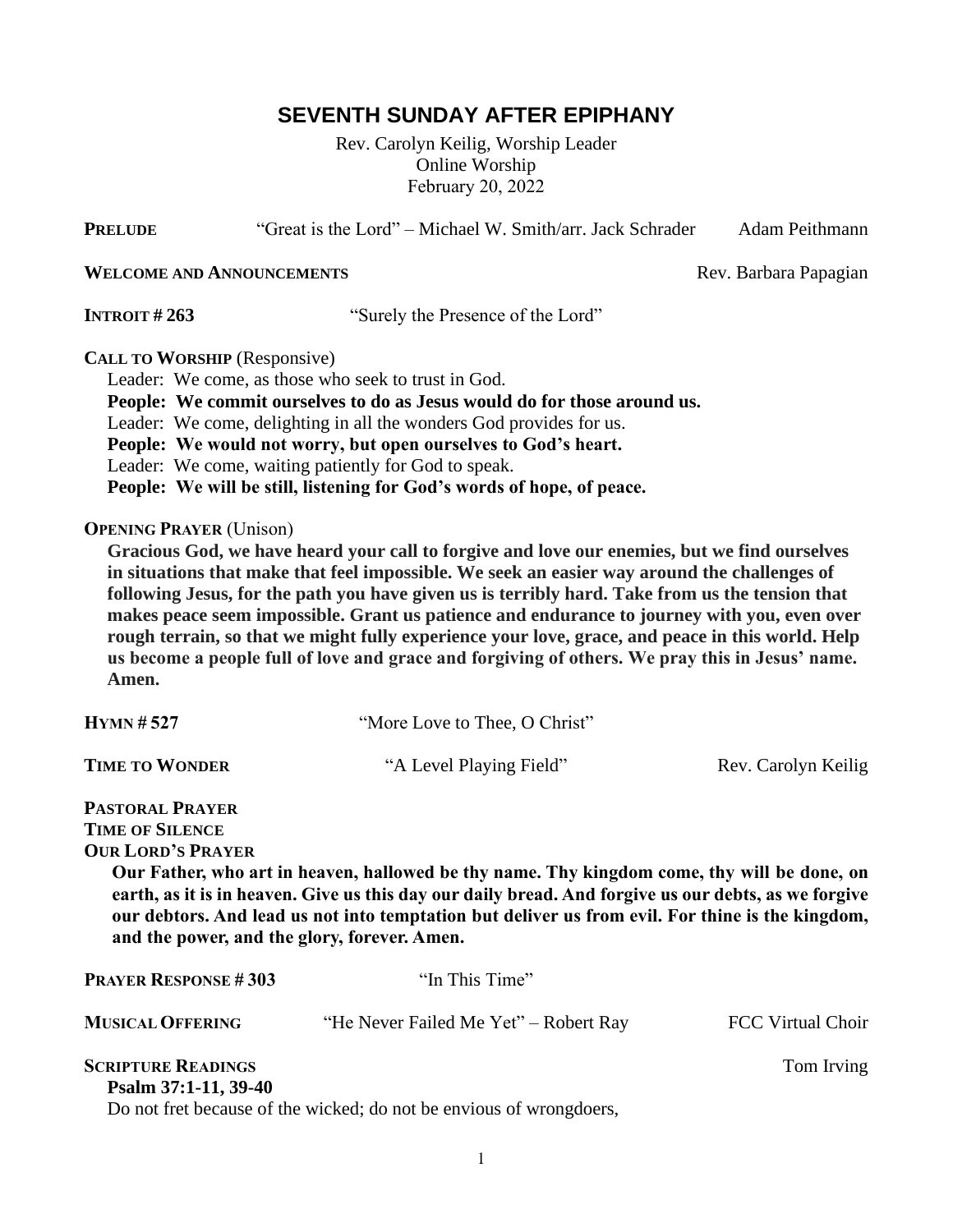for they will soon fade like the grass, and wither like the green herb.

Trust in the Lord, and do good; so you will live in the land, and enjoy security.

Take delight in the Lord, and he will give you the desires of your heart.

Commit your way to the Lord; trust in him, and he will act.

 He will make your vindication shine like the light, and the justice of your cause like the noonday. Be still before the Lord, and wait patiently for him; do not fret over those who prosper in their way, over those who carry out evil devices.

Refrain from anger, and forsake wrath. Do not fret—it leads only to evil.

For the wicked shall be cut off, but those who wait for the Lord shall inherit the land.

 Yet a little while, and the wicked will be no more; though you look diligently for their place, they will not be there.

But the meek shall inherit the land, and delight themselves in abundant prosperity.

The salvation of the righteous is from the Lord; he is their refuge in the time of trouble.

 The Lord helps them and rescues them; he rescues them from the wicked, and saves them, because they take refuge in him.

### **Luke 6:27-38**

 "But I say to you that listen, Love your enemies, do good to those who hate you, bless those who curse you, pray for those who abuse you. If anyone strikes you on the cheek, offer the other also; and from anyone who takes away your coat do not withhold even your shirt. Give to everyone who begs from you; and if anyone takes away your goods, do not ask for them again. Do to others as you would have them do to you. "If you love those who love you, what credit is that to you? For even sinners love those who love them. If you do good to those who do good to you, what credit is that to you? For even sinners do the same. If you lend to those from whom you hope to receive, what credit is that to you? Even sinners lend to sinners, to receive as much again. But love your enemies, do good, and lend, expecting nothing in return. Your reward will be great, and you will be children of the Most High; for he is kind to the ungrateful and the wicked. Be merciful, just as your Father is merciful.

 "Do not judge, and you will not be judged; do not condemn, and you will not be condemned. Forgive, and you will be forgiven; give, and it will be given to you. A good measure, pressed down, shaken together, running over, will be put into your lap; for the measure you give will be the measure you get back."

| <b>PASTOR'S MESSAGE</b> | "An Abundant and Generous Love"        | Rev. Carolyn Keilig |
|-------------------------|----------------------------------------|---------------------|
| <b>HYMN#484</b>         | "We've a Story to Tell to the Nations" |                     |

**CLOSING WORDS**

**BENEDICTION** (Responsive)

Leader: We leave, our hearts filled with God's love.

 **People: We will go to offer the wonders of laughter and hope to everyone we will meet.**

Leader: We leave, following Jesus into the world.

 **People: We will serve alongside him in the brokenness of our neighbors and our communities.**

Leader: We leave, having heard the whispers of the Spirit.

 **People: We will speak justice to those who would hoard it only for themselves.**

**POSTLUDE** Improvisation on "We Shall Overcome"- arr. Carl Haywood